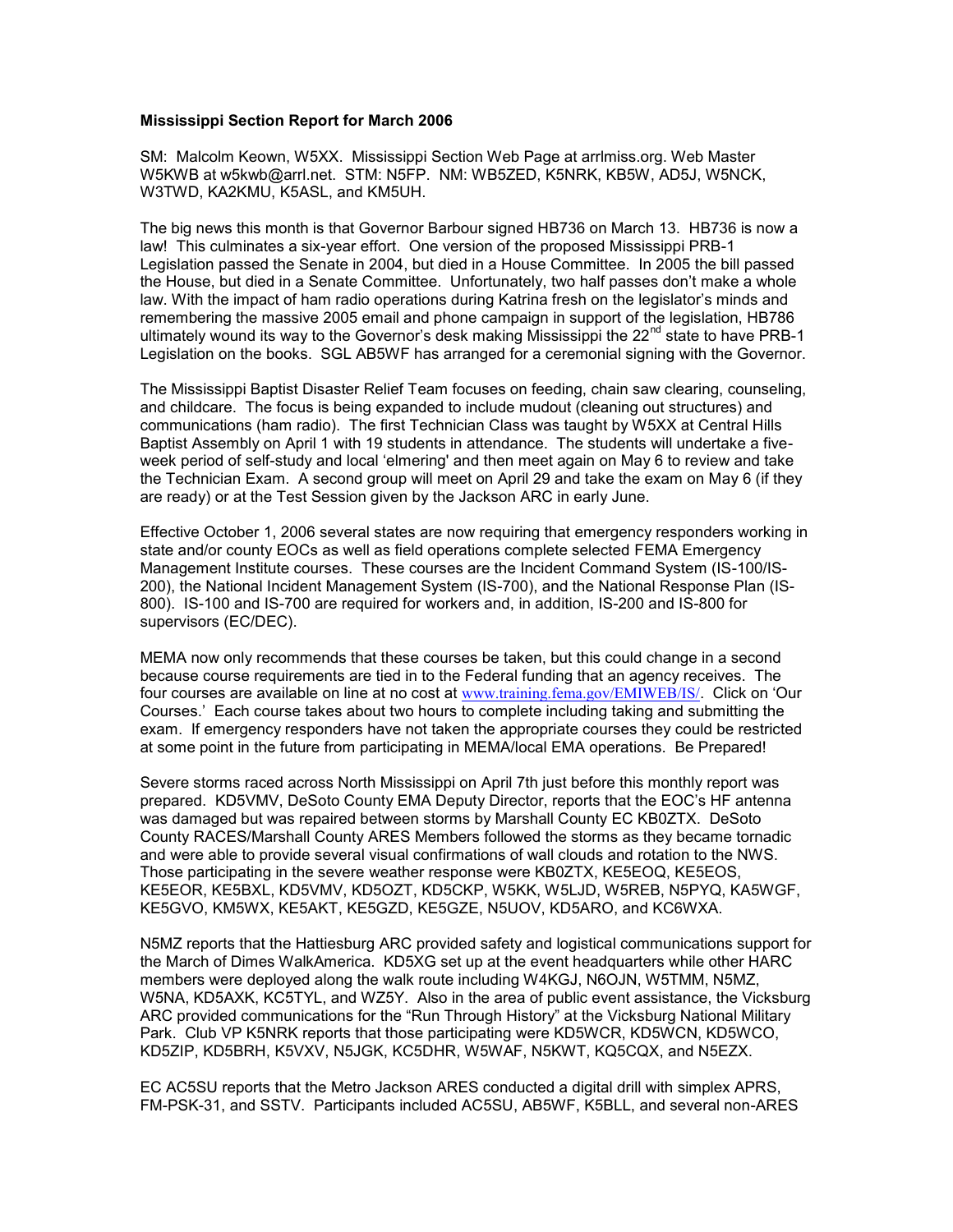Members. The drill focused on methods of radio-computer interface, operations, and trouble shooting.

On the 22<sup>nd</sup> of April the Hattiesburg ARC will host the 6<sup>th</sup> Annual Junk in the Trunk Sale at the Longleaf Trail "head of trail" Parking Lot on the north side of the USM Campus (VE Test to follow at 1 PM). Contact AC5E at  $ac5e@$ comcast.com for more info.

Congratulations to W4TUP who has been confirmed by the Senate Public Utilities Committee to serve on the Governor's Commercial Radio Commission. Among the major tasks that the Commission will address is a statewide emergency trunking network for disaster communications.

Also congratulations to KB5MPW of WQRZ Radio who will receive the Small Business Administration Phoenix Award on April 13 in Washington for his outstanding contributions to disaster recovery by a volunteer. As Hurricane Katrina approached the Mississippi Coast, Brice loaded his van with transmitters and extra antennas and relocated WQRZ radio to the county's emergency operations center. As the storm surge waters reached the building's second level, Brice braved the elements and rigged his car batteries to power the station's broadcasting of search and rescue information. WQRZ was one of only four Gulf Coast radio stations that stayed on the air in the early days after Katrina struck. Since 1998, the SBA has presented the Phoenix Awards to business owners and individuals who displayed courage, resourcefulness and tenacity in the aftermath of a disaster, while contributing to the rebuilding of their communities.

In addition, congratulations to the following on their upgrades: KB5FRH, KD5NDQ, KB5ADR, KA5JNG, and N5VSB.

Welcome to new Mississippi Hams: KE5HIY, Angela – Brandon; KE5HIZ, Robert – Jackson; KE5HJA, Bobbie – Crystal Springs; KE5HJB, Andrew – Jackson; KE5HJC, Dewitt – Flora; KE5HJN, John – Tupelo; KE5HJP, Brian – Dumas; KE5HJQ, Christopher – Booneville; KE5HJR, Francis – Maben; KE5HJW, Allen – Brandon; and KE5HKV, Jonas – Wiggins.

Also welcome to WX5N as EC for Prentiss County. In addition, welcome to new ARRL Members N5HRM, KB5FLC, KE5HJO, W5TJ, W5BMD, KE5GWI, KE5GWK, KC5EE, KB5NLS, WA5YOU, WA5WYZ, N5MZX, K5BFN, N6OJN, KE5CAO, KE5HKV, N5PPR, KE5AIJ, and KE5AJF.

Regret to report the passing of W5EJA of Biloxi and AD5KP of Ripley.

Newsletter/Club Reports: Hattiesburg ARC (AC5E), Jackson ARC (K5XU), Jackson County ARA (KB5FHX), Tippah ARC (N5TBB), Vicksburg ARC (W5WAF).

DEC/EC Reports: WB5CON (Alcorn), KD5CQT (Jackson), KC5EAK (Pearl River), KD5GWM (Lauderdale/Clarke), AC5SU (Metro Jackson), N5TBB (Benton), WA5TMC (North MS/Tippah), W4WLF (Gulf Coast/Harrison), K5WSY (Tishomingo)

PIO Report: N5TBB

OBS Report: W5KWB

OO Report: W4TUP

Net Reports: Session/QNI/QTC (Net Manager)

DRN5 62/MS 98% represented/240 (WB5ZED)

MSPN 31/3199/68 (K5NRK)